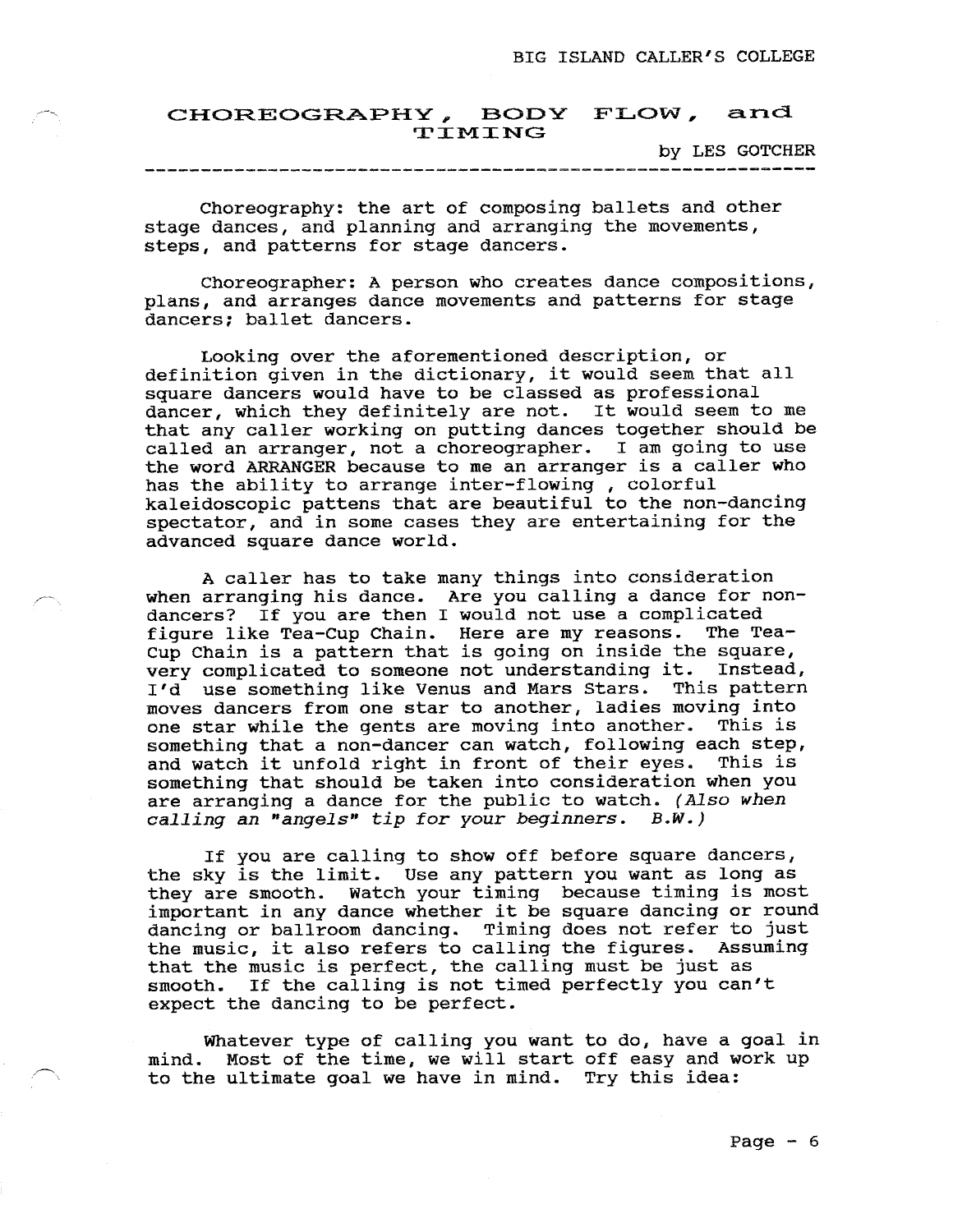1. Begin with the ultimate goal and work backwards.

2. What figure are we going to use to get into the finale'? Before setting your mind on any certain figure, check in your mind and see how many different patterns will put you into that position. Next, figure out which figure will be more effective. Not just to your or the dancers, but which will be more effeetive to the audience.

3. When you decide what figure you want to use, then move backward one more position, or pattern. Keep this up until you have a complete dance ready for the big show.

4. You have your dance all set but you don't stop here. You get dancers and go over it, then go over it again. Make corrections, and always ask the dancers to speak up and advise you on what seems to be free flowing, hand changes, how is this, or that.

Dancing is only as smooth as the flow of the body movement. This means that there can be no movements that are jerky. This also means that almost everything is determined by the caller.

If the calling is not smooth, the dancing will not be smooth and flowing.

At one time several years back I decided that this could or should be named "Hand Calling". I started watching<br>the dancer's hands. I wanted the hands to be reaching all I wanted the hands to be reaching all the time. I found that you should be ready with your next call and when the dancer reached to do something with the left hand, right then was the time you should tell them what to do the right hand. Keeping those hands reaching all the time never gave the dancer time to think. If you allow them to think, they will invariably go wrong. So keep them listening to every word you say; convince them they every word you say is as if jewels are dripping from your lips. Don't say that to them, just make them believe it.

If you have sat beside a stream and watched the flow of the water rippling at a steady f1ow, you must have noticed how the flow was steady, always moving along, no jerky rnevements, no stops. Think of the body movements when dancing. Keep them gently flowing along. If you want to work on a dance that will always allow you time to watch the flow of the dance, try Venus and Mars Stars. Watch the flow as the dancers move from a left hand star into a right hand star. You will. notice the dancers are actually doinq a figure eight and even though they are changing from star to star, the body flow is there.

We are looking for the ultimate, the ever changing kaleidoscopical pattern we have in mind, and when it's right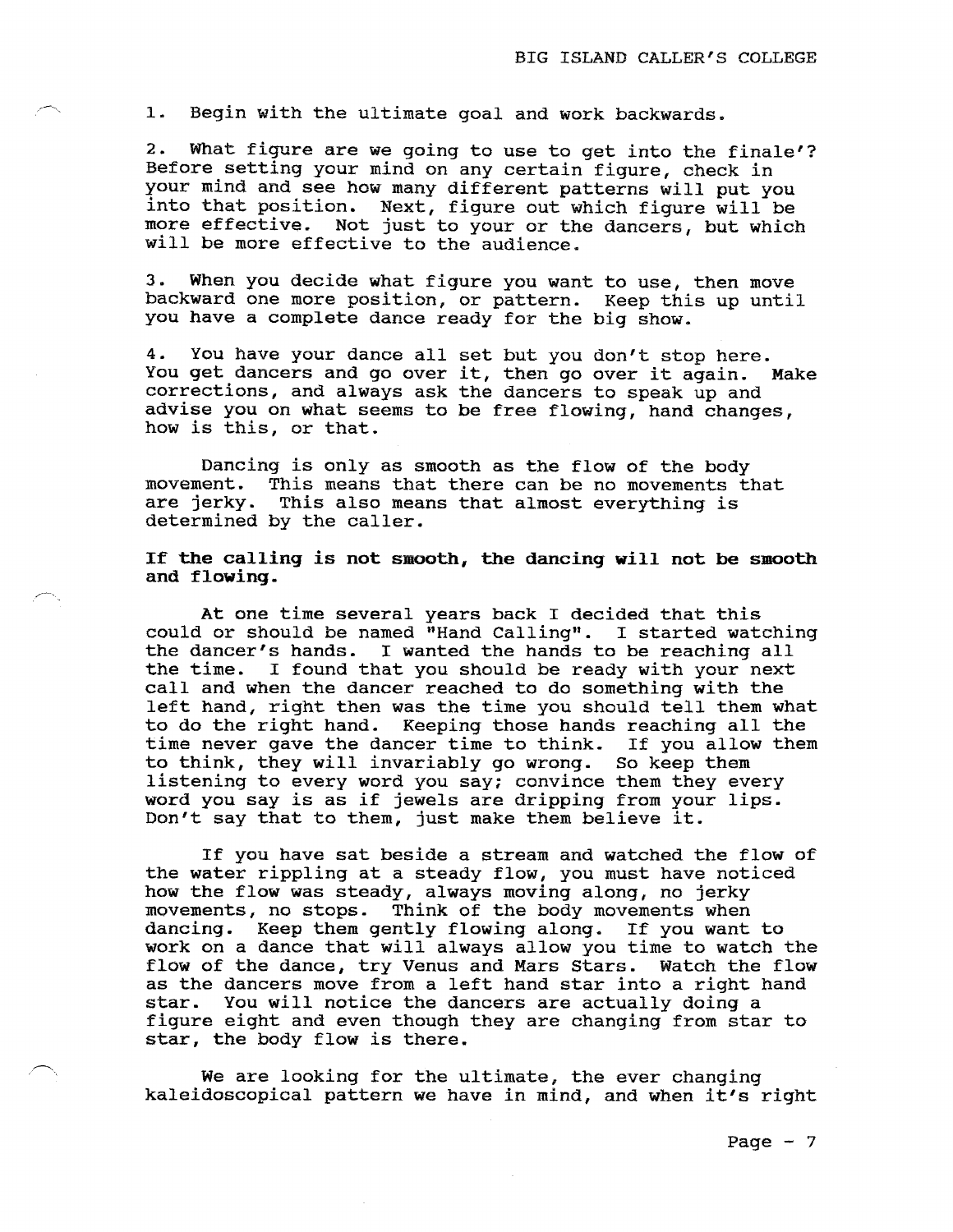you will feel it. If you are already into this type of arranging, you know that it takes a lot of effort and persistence on your part. No one ever said that it would be easy, just know what you want, then go after it. When you have exactly what you had in mind, you will have that feeling of satisfaction that comes with something well done.

Finally, it is up to the caller to teach the dancers how to make the flow of the body fit into the smoothness of the dance. For instance, dancers are in a Star Promenade. You want the ladies to Back Track, so instruct the ladies to turn right face and to keep it very smooth, Go over this with each lady until she will know exactly what it is that you want. Teach them body flow until they do it Teach them body flow until they do it automatically without even having to stop and think about it. If you start early in your beginner classes you will have a group of dancers that you can be proud of. Their dancing reflects the ability of their instructor.

Callers and instructors should realize that there is a great responsibility involved when you decide to go out in front of dancers. You don't just learn and call and call it. Your every movement, what you say, how you say it. Think about aII the responsibilities that you are subjecting yourself to, then keep in mind that you are going to be judged by how the dancers you turn out act, how they dance, how they react with others, and (importantly) the smoothness with which they go through the movements of the dance. You have a big responsibility, just like everything e1se, to do it riqht you must work at it.

In teaching your beginners, call everything on four beats. In other words, call "Allemande Left with your left hand" on four beats. Just a soon as you do this, have all the dancers repeat the call and execute the command while they are saying it. Then you can go on with "Right to your partner, right and left grand." This is also done on four beats and then on the next four beats the dancers repeat and do it at the same time. Actually, the dancers are doing their own call. You will find that when they are saying it, there will be no mistakes in it. Another thing this will do is teach the dancers that timing is important. They will automatically get more rhythm and better timing into their steps.

After you work with your dancers awhile, change your ca11s around so that they will not get used to any one set call and acquire the very bad habit of anticipating the ca11er. If you can teach your dancers to listen and to stay four beats behind the caller all the time- you will have a group of tbe best dancers anywhere.